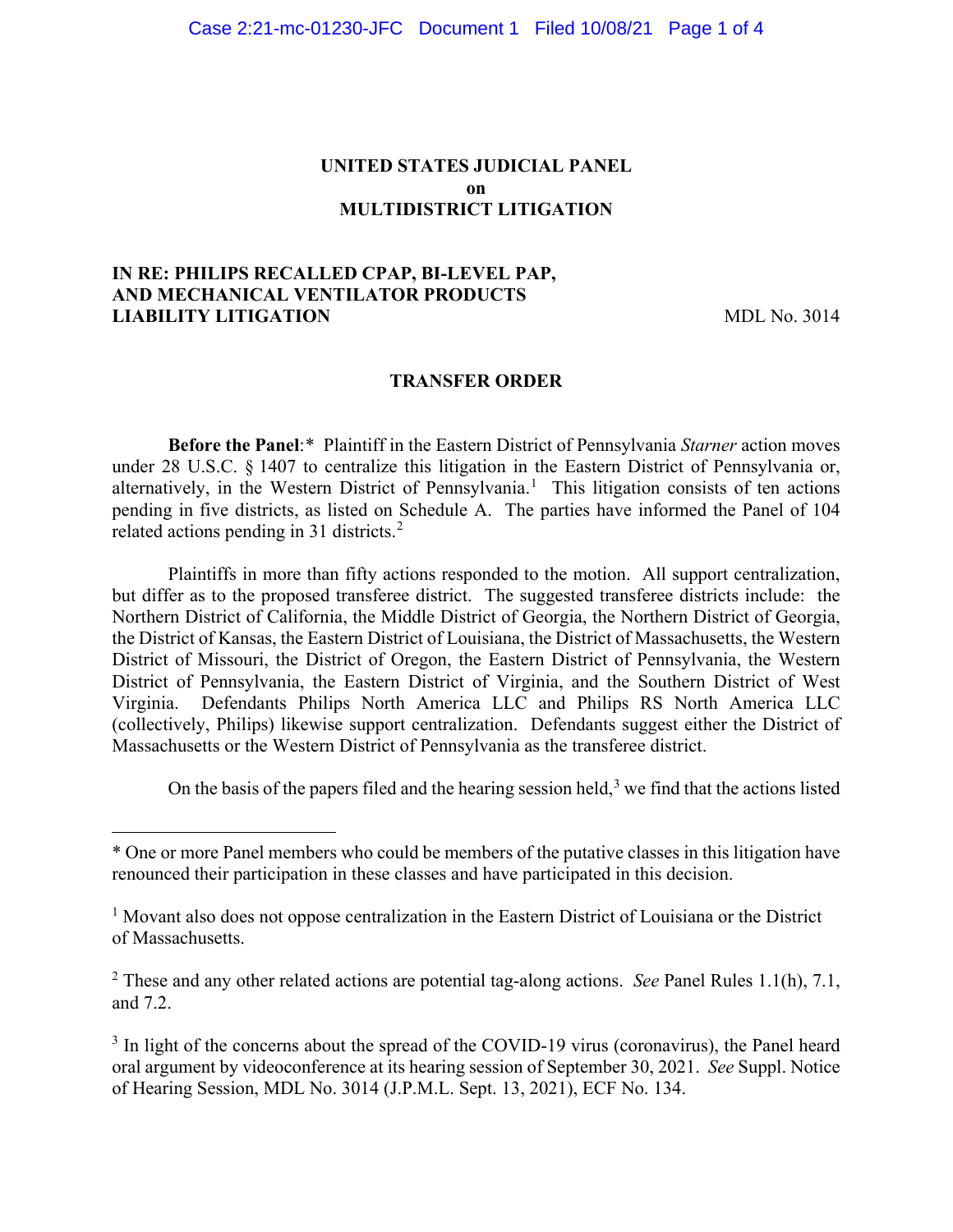$-2 -$ 

on Schedule A involve common questions of fact, and that centralization in the Western District of Pennsylvania will serve the convenience of the parties and witnesses and promote the just and efficient conduct of this litigation. These actions share factual questions arising from Philips' recall of certain Continuous Positive Airway Pressure (CPAP), Bi-Level Positive Airway Pressure (Bi-Level PAP), and mechanical ventilator devices on June 1[4](#page-1-0), 2021.<sup>4</sup> The recalled devices allegedly contain polyester-based polyurethane (PE-PUR) sound abatement foam that may degrade into particles or off-gas volatile organic compounds that may then be ingested or inhaled by the user, causing injury. Plaintiffs allege that defendants concealed the problems with the PE-PUR foam before the recall was announced and made misrepresentations regarding the recalled devices in connection with their marketing and sales.

Most of the actions are putative consumer class actions asserting overlapping claims for violations of state consumer protection statutes, breach of warranties, and unjust enrichment. The asserted nationwide and state classes overlap significantly. Approximately thirty actions assert individual personal injury claims. The parties support inclusion of these personal injury actions in the MDL. We concur. All of the Philips actions will raise similar factual questions regarding the recalled devices and the conduct of the recall, and will require common discovery regarding the development and safety of the recalled devices and the potential harm that can be caused by the alleged defect. *See In re Valsartan N-Nitrosodimethylamine (NDMA) Contamination Prods. Liab. Litig.*, 363 F. Supp. 3d 1378, 1381–82 (J.P.M.L. 2019) (centralizing consumer claims for economic damages with personal injury claims). Centralization will eliminate duplicative discovery; prevent inconsistent pretrial rulings, particularly with respect to class certification motions; and conserve the resources of the parties, their counsel, and the judiciary.

The Western District of Pennsylvania is an appropriate transferee district for this litigation. It appears from the parties' submissions and arguments that the recalled products were primarily manufactured by Philips RS North America LLC (formerly Philips Respironics) in Murrysville, Pennsylvania. Thus, many of witnesses and much of the documentary evidence relevant to this litigation likely will be located within the Western District of Pennsylvania. The district also presents a convenient and accessible venue for this litigation. We assign this MDL to the Honorable Joy Flowers Conti, an experienced transferee judge, who we are confident will steer this litigation on a prudent and expeditious course.

<span id="page-1-0"></span><sup>&</sup>lt;sup>4</sup> The recalled devices include: E30 (Emergency Use Authorization); DreamStation ASV; DreamStation ST, AVAPS; SystemOne ASV4; C Series ASV; C Series S/T and AVAPS; OmniLab Advanced Plus: SystemOne (Q Series); DreamStation; DreamStation Go; Dorma 400; Dorma 500; REMStar SE Auto; Trilogy 100 Ventilator; Trilogy 200 Ventilator; Garbin Plus, Aeris, LifeVent Ventilator; A-Series BiPAP Hybrid A30; Philips A-Series BiPAP V30 Auto Ventilator; Philips A-Series BiPAP A40; and Philips A-Series BiPAP A30.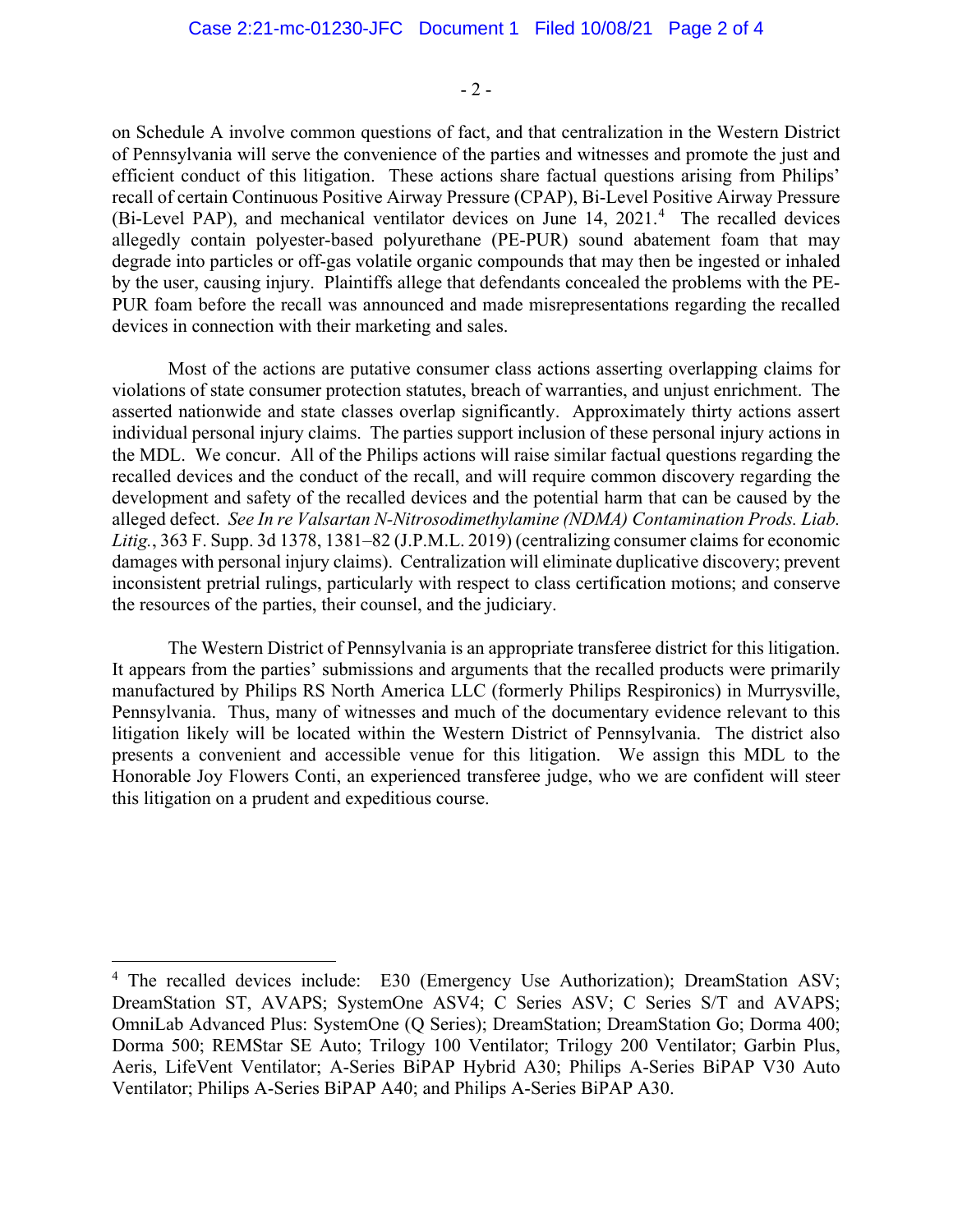IT IS THEREFORE ORDERED that the actions listed on Schedule A and pending outside the Western District of Pennsylvania are transferred to the Western District of Pennsylvania and, with the consent of that court, assigned to the Honorable Joy Flowers Conti for coordinated or consolidated pretrial proceedings.

## PANEL ON MULTIDISTRICT LITIGATION

Karen K. Caldwell

Chair

Matthew F. Kennelly David C. Norton Roger T. Benitez Dale A. Kimball

Catherine D. Perry Nathaniel M. Gorton